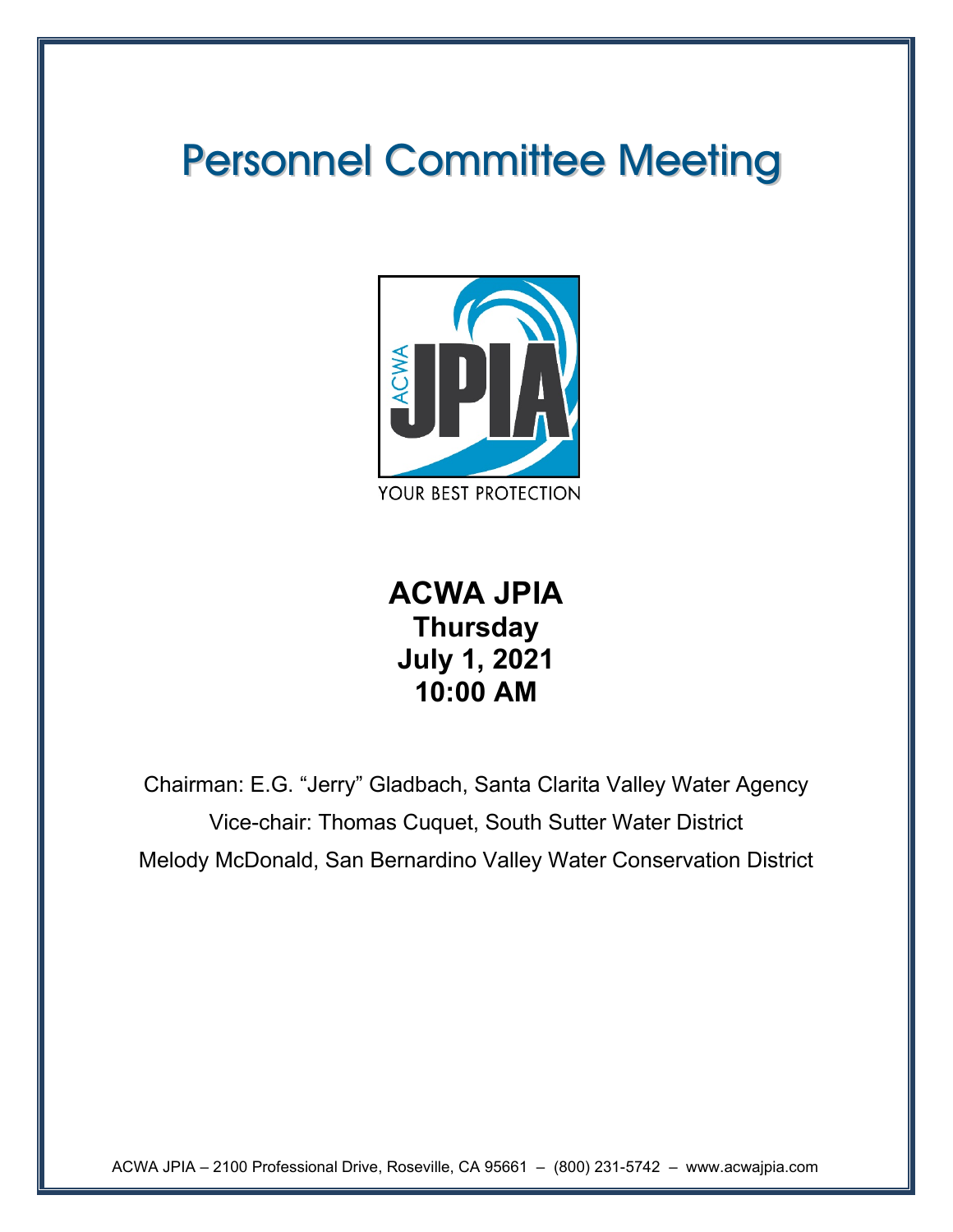

# **PERSONNEL COMMITTEE MEETING**

## **AGENDA**

**[Link to Zoom Meeting](https://us02web.zoom.us/j/85211029147?pwd=VGY4Z1VDTW5QR0hKT1BpSE5GWU0xZz09)**

Meeting ID: 852 1102 9147

Passcode: 200747

Zoom Call In #: **(669) 900-6833**

## **Thursday, July 1, 2021, 10:00 AM**

#### **WELCOME**

## **CALL TO ORDER AND ANNOUNCEMENT OF QUORUM**

**PUBLIC COMMENT** Members of the public will be allowed to address the Personnel Committee on any agenda item prior to the Committee's decision on the item. They will also be allowed to comment on any issues that they wish which may or may not be on the agenda. If anyone present wishes to be heard, please let the Chairman know.

#### **INTRODUCTIONS**

#### **ADDITIONS TO OR DELETIONS FROM THE AGENDA**

| Presenter |   |          |                                                             | Page# |
|-----------|---|----------|-------------------------------------------------------------|-------|
| Gladbach  |   | $*$      | Approve the meeting minutes of February 22, 2021.           |       |
| Slaven    |   | $*$      | Review staffing status.                                     | 3     |
| Slaven    |   | $*$ III. | Review the organizational performance appraisal results.    | 5     |
| Sells     |   | $*$ IV.  | Review the Assistant Executive Officer recruitment process. | 6     |
| Slaven    |   | $*$ V.   | Review staffing activities.                                 | 7     |
| Gladbach  | * |          | VIII. Discuss next meeting date.                            | 8     |

## **ADJOURN**

\*Related items enclosed.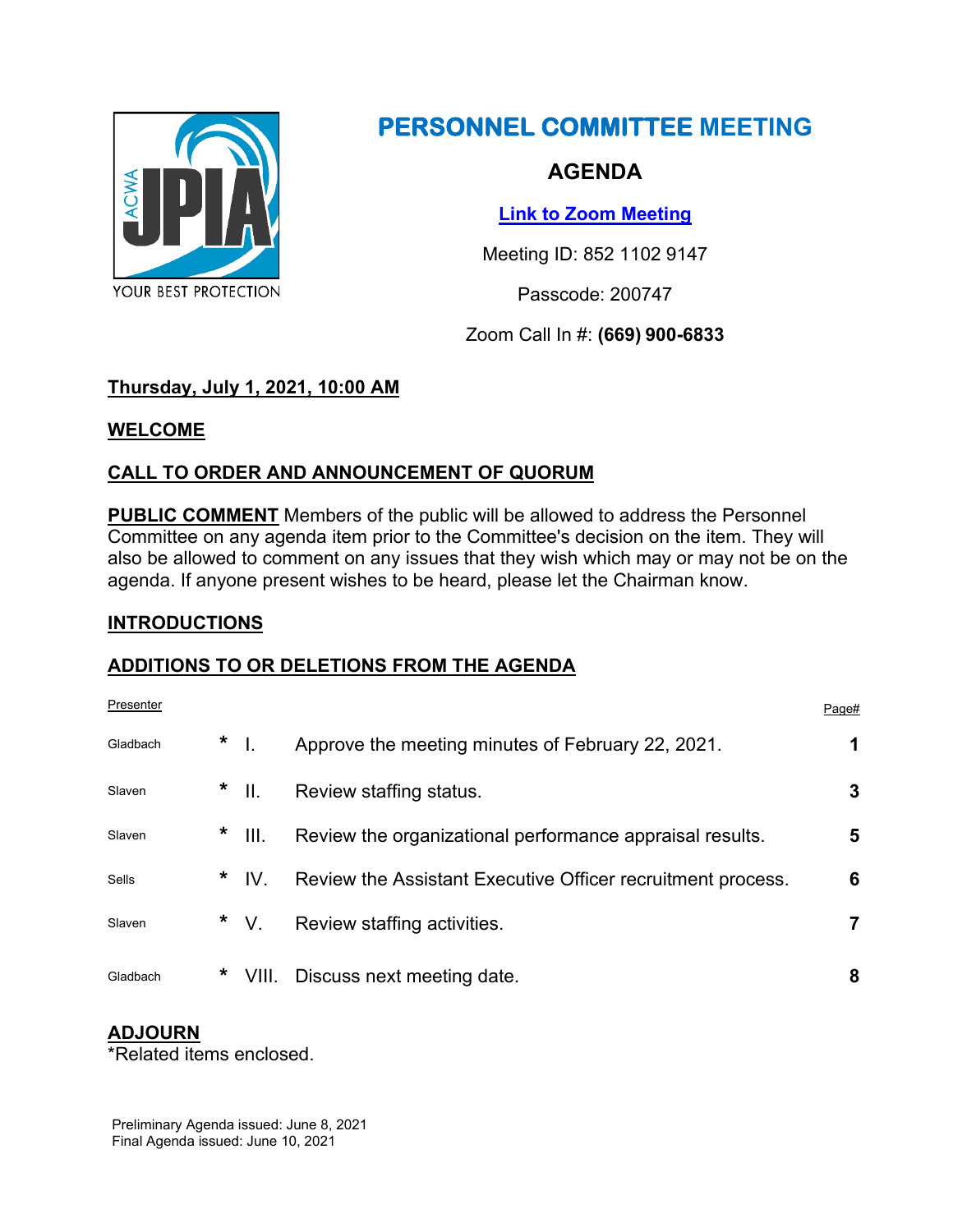#### Presenter Presenter Page that the experiment of the experiment of the experiment of the experiment of the experiment of the experiment of the experiment of the experiment of the experiment of the experiment of the experime

*Americans With Disabilities Act – The ACWA JPIA conforms to the protections and prohibitions contained in Section 202 of the Americans with Disabilities Act of 1990 and the Federal Rules and Regulations adopted in implementation thereof. A request for disability-related modification or accommodation, in order to participate in a public meeting of the ACWA JPIA, shall be made to: Patricia Slaven, Director of Human Resources and Administration, ACWA JPIA, P.O. Box 619082, Roseville, CA 95661-9082; telephone (916) 786-5742. ACWA JPIA's normal business hours are Monday – Friday, 7:30 a.m. to 4:30 p.m. (Government Code Section 54954.2, subdivision. (a)(1).)*

*Written materials relating to an item on this Agenda that are distributed to the ACWA JPIA Personnel Committee within 72 hours before it is to consider the item at its regularly scheduled meeting will be made available for public inspection at ACWA JPIA, 2100 Professional Drive, Roseville, CA 95661-3700; telephone (916) 786-5742. ACWA JPIA's normal business hours are Monday – Friday, 7:30 a.m. to 4:30 p.m.*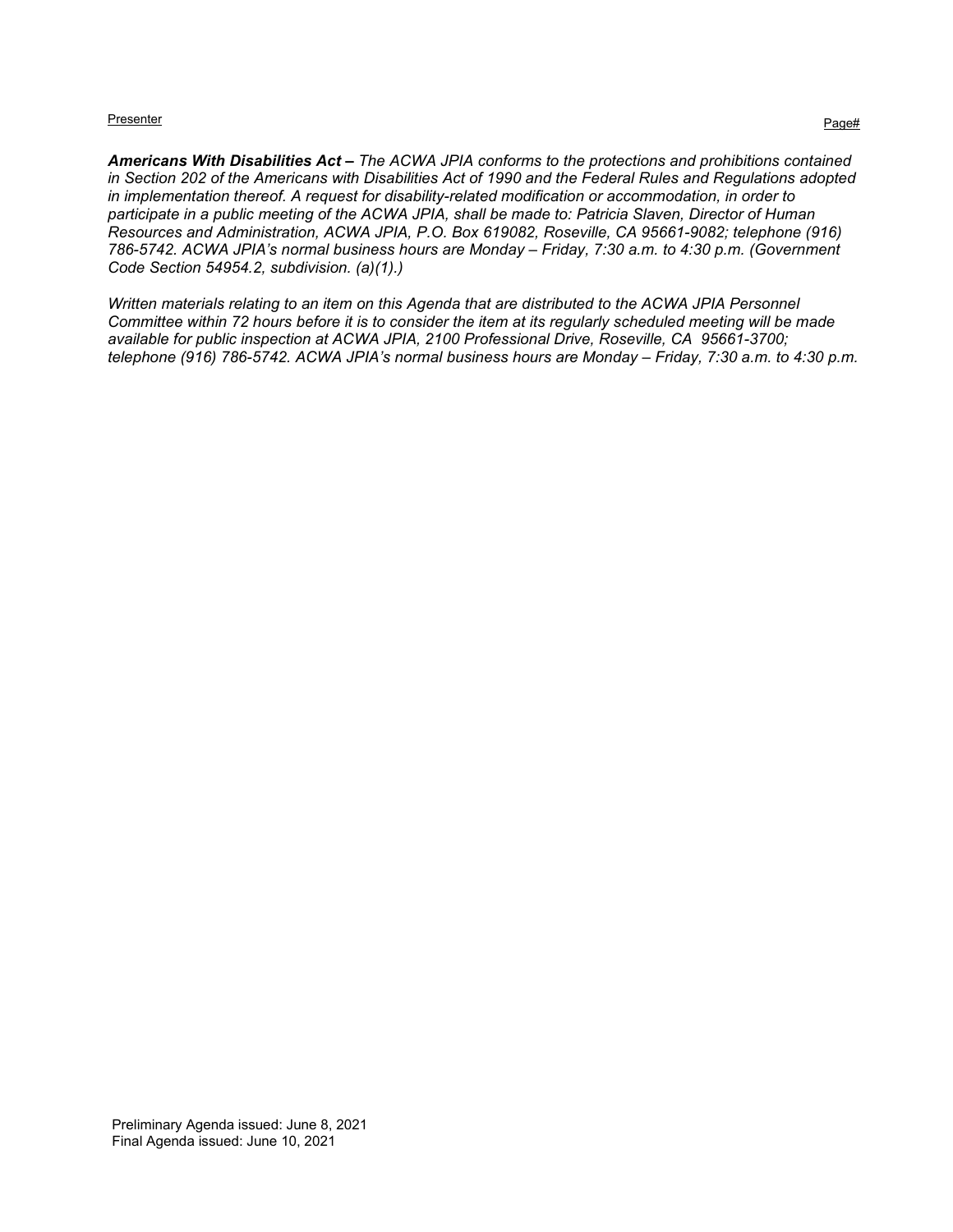*Unapproved*

**1**



**Personnel Committee Meeting** ACWA JPIA 2100 Professional Drive Roseville, CA 95661 (916) 786-5742

February 22, 2021

This meeting consisted of a simultaneous Zoom teleconference call at the ACWA JPIA, 2100 Professional Drive, Roseville, CA 95661 and remote sites.

#### **MEMBERS PRESENT**

Chairman: E.G. "Jerry" Gladbach, Santa Clarita Valley Water Agency Vice-chair: Thomas Cuquet, South Sutter Water District Melody A. McDonald, San Bernardino Valley Water Conservation District

#### **MEMBERS ABSENT**

None.

#### **STAFF PRESENT**

Chief Executive Officer/Secretary: Walter "Andy" Sells Patricia Slaven, Director of Human Resources and Administration Karen Thesing, Director of Insurance Services

#### **CALL TO ORDER AND ANNOUNCEMENT OF QUORUM**

Chairman Gladbach called the meeting to order at 2:06 p.m and announced there was a quorum.

#### **PUBLIC COMMENT**

As the agenda stated, members of the public would be allowed to address the Personnel Committee on any agenda item prior to the Committee's decision on that item. Comments on any issues on the agenda, or not on the agenda, were also welcomed. No comments were brought forward.

#### **APPROVAL OF MINUTES**

Chairman Gladbach called for approval of the minutes of the September 15, 2020 meeting.

M/S/C (McDonald/ Cuquet) (Cuquet-Yes; McDonald-Yes; Gladbach-Yes): That the Personnel Committee approve the minutes of the September 15, 2020 meeting, as presented.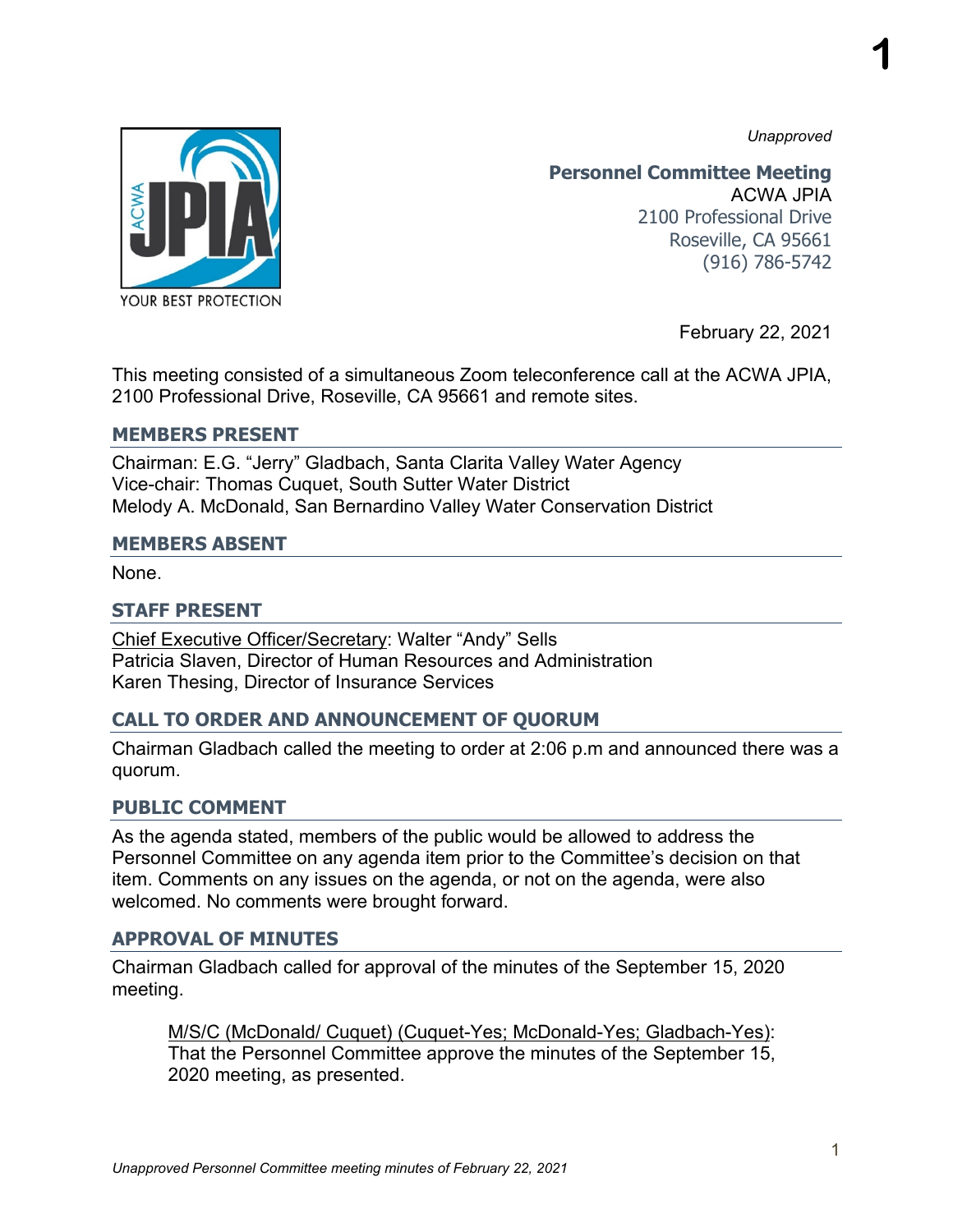## *Unapproved Personnel Committee meeting minutes of February 22, 2021*

#### **REVIEW OF 2020-2021 GOALS AND OBJECTIVES**

Mr. Sells reviewed JPIA's 2020-2021 Goals and Objectives and provided a progress report.

#### **STAFFING STATUS**

Ms. Slaven reported on staffing changes that have occurred since the last Personnel Committee meeting: Cassie Crittenden was hired for the position of Human Resources Specialist; Dianna Sutton, Special Projects Manager and Bobbette Wells, Executive Assistant, both retired at the end of December; Chimene Camacho was promoted to Executive Assistant in December; and recruitment for Senior Claims Adjuster has begun with interviews planned for early March.

#### **CEO TRANSITION PROCESS**

Ms. Slaven stated that with the retirement of the CEO on September 2023, JPIA senior staff has started to assess the most effective methods and processes to recruit and interview candidates for the position. The Committee recommended that staff conduct the hiring process.

#### **REMOTE WORK POLICY**

Ms. Slaven noted that JPIA's current Remote Work Policy allows staff to work from home one day per pay period, if the position is conducive to remote work and with manager approval. The pandemic forced everyone to conduct work from home and it subsequently allowed JPIA to explore expanding the Remote Work policy. Staff proposes that the policy be updated to allow up to two days per week of remote work. Draft policy was included in the packet.

M/S/C (Cuquet/McDonald) (Cuquet-Yes; McDonald-Yes; Gladbach-Yes): That the Personnel Committee recommend to the Executive Committee approval of the revised Remote Work Policy, as presented.

#### **STAFFING ACTIVITIES**

Ms. Slaven reported on the events and activities that have transpired since the last Personnel Committee meeting on September 15, 2020. Highlights included: MHN monthly Wellness webinars for staff; some staff participated in the CUEMA Virtual Event; JPIA's first virtual holiday and retirement party on December 11; and a virtual Valentine's Day Bingo on February 11. Also, staff have been encouraged to begin to come into the office beginning February 8, in anticipation that all staff will be required to come in two days per week beginning March 16.

\_\_\_\_\_\_\_\_\_\_\_\_\_\_\_\_\_\_\_\_\_\_\_\_\_\_\_\_ \_\_\_\_\_\_\_\_\_\_\_\_\_\_\_\_\_\_\_\_\_\_\_\_\_\_

#### **NEXT MEETING DATE**

There are no Personnel Committee meetings scheduled at this time.

The Personnel Committee meeting adjourned at 3:00 p.m.

E.G. "Jerry" Gladbach, President Walter "Andy" Sells, Secretary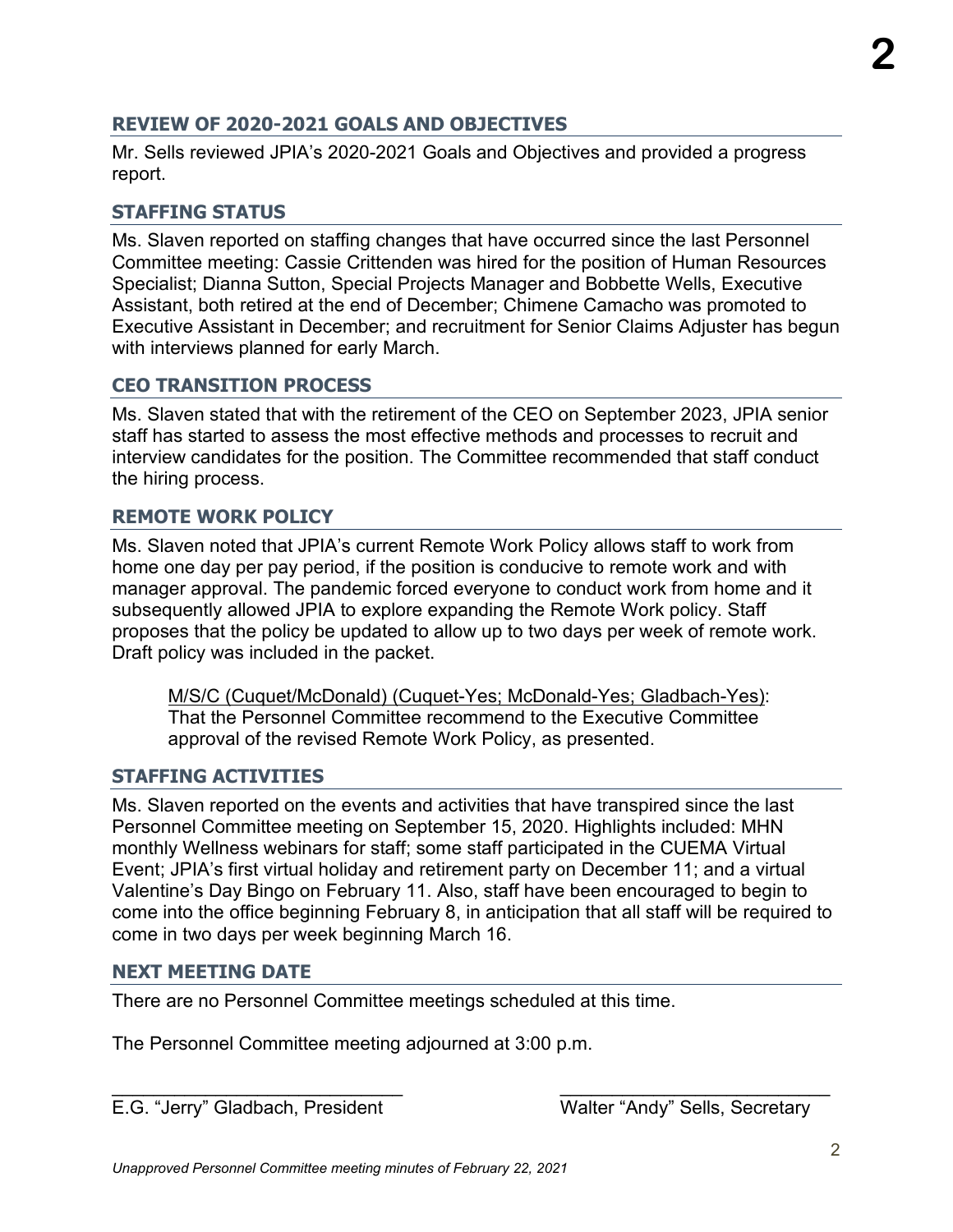## **ACWA JPIA Staffing Status** July 1, 2021

#### **BACKGROUND**

The Personnel Committee is to be kept apprised of staffing changes and will recommend any grade changes or new positions for approval by the Executive Committee.

#### **CURRENT SITUATION**

Staffing changes which have occurred since last Personnel Committee meeting:

- Testing and interviews were held for the Senior Claims Adjuster position. Four candidates were tested and invited to interview. Justin Wall was selected and began in April. Resume included.
- Jillian Sciancalepore was promoted from Administrative Assistant I to Administrative Assistant II in April.
- Sarah Crawford was promoted from Training Specialist to Training Manager in May.
- Recruiting began for Senior Risk Advisor in May. There were an insufficient number of candidates. Recruitment is postponed until late summer.
- Recruiting for Assistant Executive Officer began in May. Application deadline has been extended to July 30, 2021 due to availability of the interview panel. Interviews tentatively scheduled for mid to late August.

#### **RECOMMENDATIONS**

None, informational only.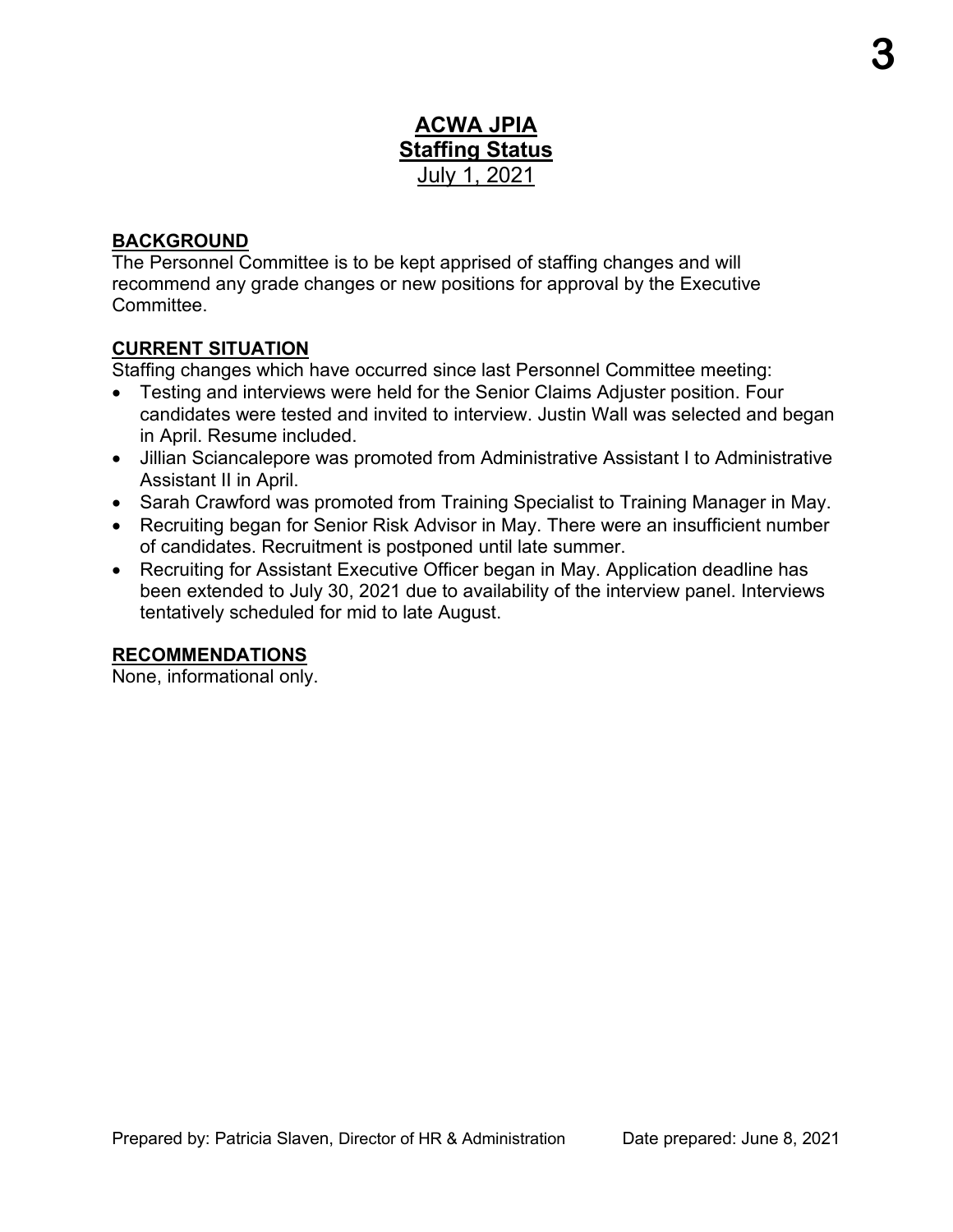#### Justin M. Wall

#### Professional Experience

#### Gallagher Bassett Insurance Services 6.04/19 - present Senior Resolution Manager

Investigate, evaluate and resolve moderate to complex general liability, automobile claims for construction companies and construction related companies. Ensure that all policy provisions are applied appropriately. Recognize and refer claims to appropriate teams.

#### Schools Insurance Authority 08/15 - 01/19 Liability & Property Claims Examiner II

Intake, investigate, evaluate and resolve automobile, property and general liability claims for 32 public school districts within policy limits and authority. Ensure that all government code requirements are met. Conduct in person field investigations and interviews. Collect and preserve evidence. Provide exceptional customer service.

### Hunter Insurance Services Inc. 68/13 - 07/15 Broker

Provide multi-line insurance products to a variety of clientele.

| <b>Zurich North American Insurance</b> | $04/05 - 07/13$ |
|----------------------------------------|-----------------|
| <b>General Liability Adjuster</b>      |                 |

Investigate, evaluate and resolve liability property and injury claims within policy limits and authority. Dedicated file handler to multiple top 100 Construction Customers.

#### **Education**

California State University, Sacramento BS - Administration of Justice

#### Designations-Associations-Licenses

California Independent Adjuster; license no: 2J19401 Certified School Risk Manager (CSRM); 02/19 Construction Risk Insurance Specialist (CRIS); 2011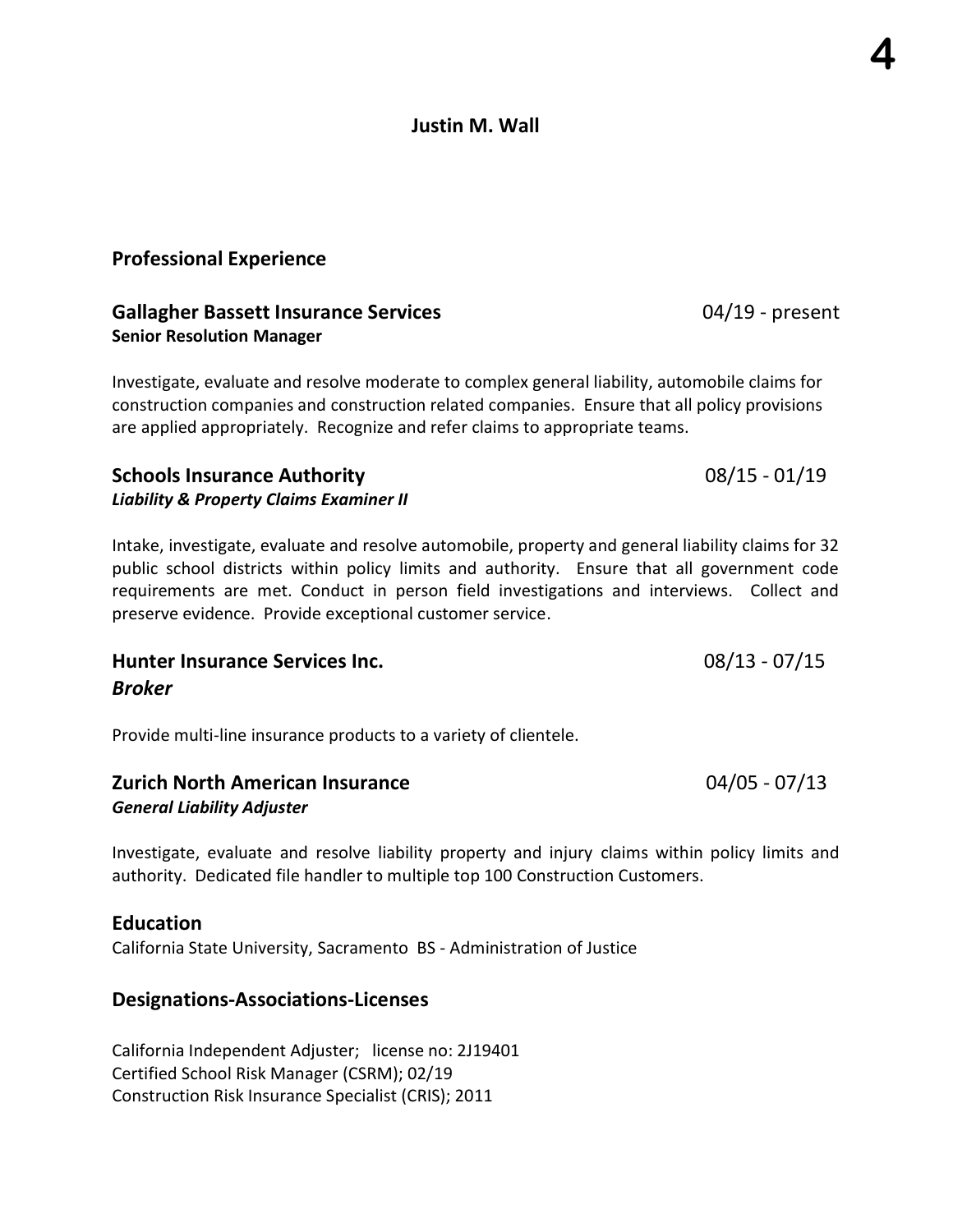## **ACWA JPIA Organizational Performance Appraisal Results**  July 1, 2021

#### **BACKGROUND**

Executive Committee members are asked to complete an individual appraisal of the organization along with suggested goals each year.

#### **CURRENT SITUATION**

The organizational appraisal for 2020/2021with proposed goals for 2021/2022 was conducted via Survey Monkey from June 18-29, 2021. Results have been gathered and will be shared with the Committee.

#### **RECOMMENDATION**

That the Personnel Committee recommend to the Executive committee approval of the 2020/2021 Organizational Appraisal along with the 2021/2022 Organizational Goals.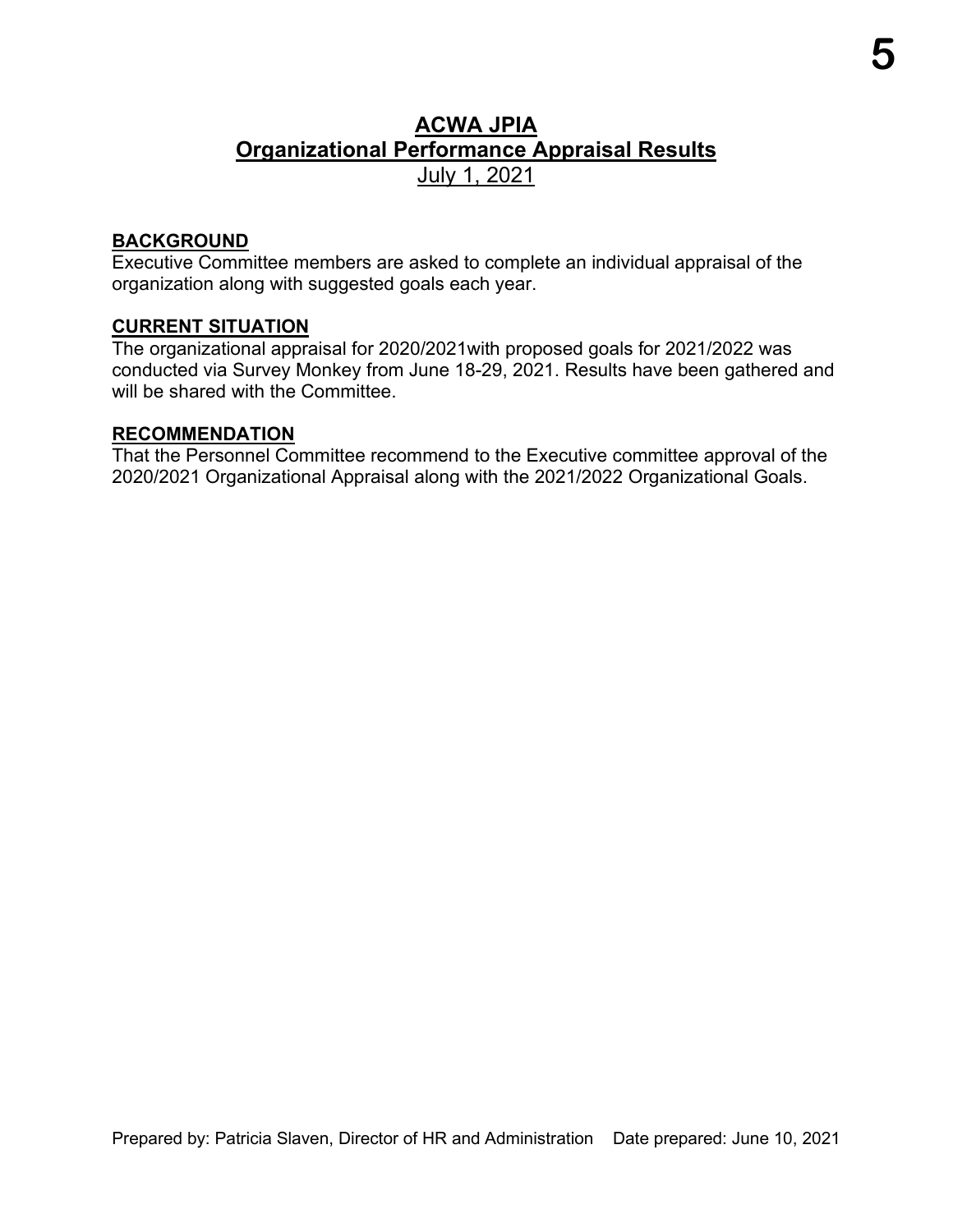## **ACWA JPIA Recruitment of Assistant Executive Officer** July 1, 2021

#### **BACKGROUND**

The Executive Committee has approved the recruitment of the Assistant Executive Officer (AEO). The Personnel Committee has asked to be keep up to date on activities.

#### **CURRENT SITUATION**

JPIA began recruiting for the AEO position in May. Applications are due by end of day, July 30, 2021. Several candidates have applied thus far. Proposed culling of resumes and interview process is as follows:

- Staff will review submittals and narrow number of applicants for interviews as appropriate.
- Candidates will be asked to complete pre-interview testing and sit for in-person interviews in mid to late August.
- Initial Interview panel will consist of staff, Personnel Committee members and General Manager(s) from JPIA agencies.
- Potential subsequent interview style and participants have yet to be determined.

#### **RECOMMENDATIONS**

None, informational only.

**6**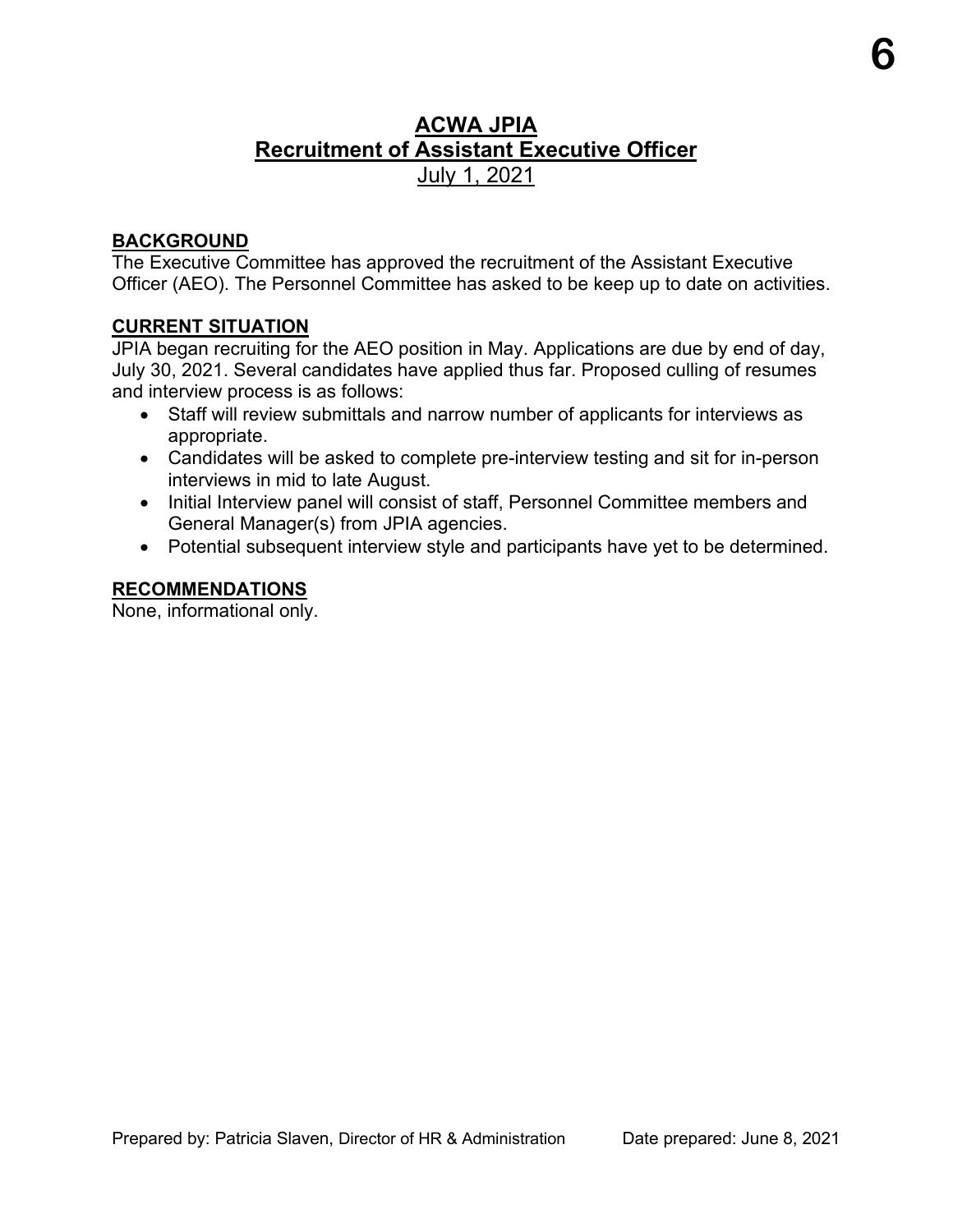## **ACWA JPIA Staff Activities** July 1, 2021

#### **BACKGROUND**

The Personnel Committee has asked to be kept up to date on the staff activities.

#### **CURRENT SITUATION**

Staff activities since the last Committee meeting on February 22, 2021:

- JPIA continued to offer its yearlong series of monthly interactive wellness webinars hosted by Kaiser Permanente. In March, the webinar was on "Taking Care of YourSELF: Sleep, Exercise, Love, Food". This was followed by "Managing your Weight" in April, "Emotional Well-Being" in May, and "Men's Health" and "Womens Health" in June. These webinars are open to all JPIA employees and member districts that participate in Kaiser.
- The Wellness Committee hosted a virtual webinar on "Making the most of your paycheck during COVID-19" on April 28. The webinar was hosted by our Anthem EAP Provider.
- Staff quarterly check ins were completed in March and June electronically using Paylocity for the first time.
- All staff required to come into the office 3 days per week starting on May 3, anticipating the requirement to come into the office 5 days per week on July 6, unless approved for remote work up to 2 days per week.
- The Social Committee hosted National Frog Jumping Day on May 13. Staff enjoyed tacos while competing with one another by trying to flip plastic frogs into cups.
- The Wellness Committee hosted a virtual Mindfulness and Meditation Workshop on May 20.
- Several staff participated in the CUEMA Virtual Event, hearing from a speaker on Employee Engagement.

#### **RECOMMENDATIONS**

None, informational only.

**7**